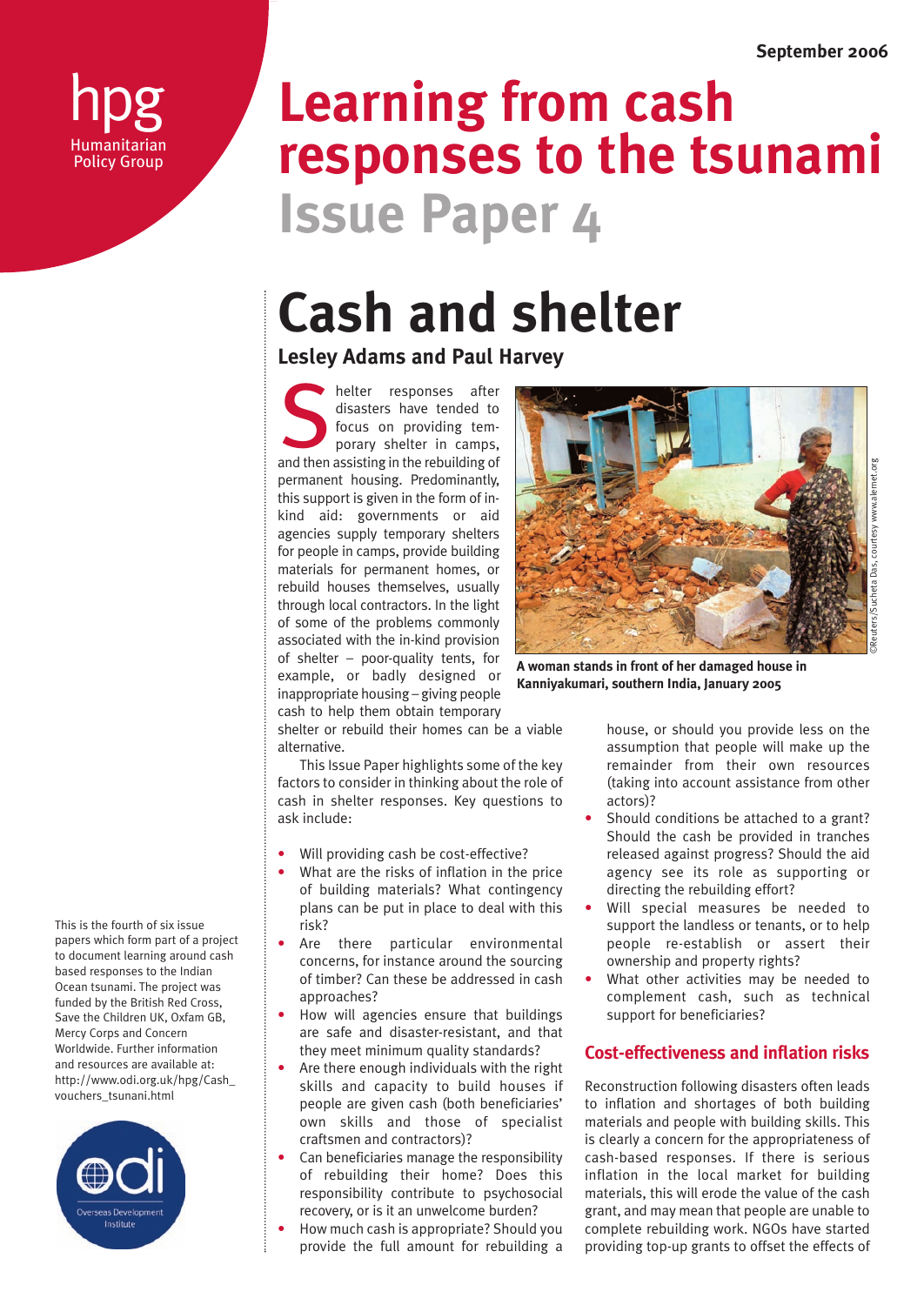inflation to enable people to rebuild houses to planned designs.

In-kind shelter projects may also suffer from inflation in local markets if procurement is being done locally, although in this case rising prices are more likely to be borne by the aid agency than the beneficiary. If cash is still appropriate for other reasons, then one way of dealing with inflation is to include contingency plans to increase the size of the cash grant. Complementary market interventions may bring down prices, or the agency could combine cash with the in-kind provision of items that are particularly vulnerable to inflation. Specific market-support measures could include overseas procurement of items in especially short supply, steps to address transport or infrastructure problems that may be weakening markets, or support for the local manufacture of key materials, such as bricks. Shortages of skilled labour for rebuilding could also be addressed through complementary interventions, such as training in key building skills or measures to help skilled builders to reach the project area.

## **Environmental concerns and disaster resistance**

A reluctance to consider cash-based responses in shelter projects often stems from concerns about safety, disaster resistance and environmentally sound building practices. If people are given the cash to build their own houses, how do you ensure that the rebuilt housing is earthquake-proof or flood-resistant, or that the timber being used is ethically sourced? These are important issues, but should not necessarily rule out the use of cash if it is otherwise appropriate. One possibility is to see the role of outside agencies as more supportive than directive. People can be provided with advice and support in designing disaster-resistant housing, in dealing with contractors and in sourcing building materials. Environmental concerns can also be addressed in ways other than the in-kind provision of materials. For instance, agencies could explore ways to ensure that ethically sourced timber was available in sufficient quantities and at affordable prices, or they could provide particularly environmentally sensitive materials themselves. It might also be possible to address environmental concerns through building codes and legal frameworks. Most post-disaster shelter reconstruction is undertaken by people using their own resources, so providing in-kind assistance does not necessarily prevent negative environmental impacts.

# **Agency skills and capacity**

A shift to cash-based shelter responses will call for different skills from aid professionals working in the shelter sector. Shelter programmes have tended to attract engineers and architects, whose understandable focus is on building things for people. Each new emergency always seems to attract a flurry of different designs for model houses. In temporary shelter provision, the focus has tended to be on camp-based solutions – on procuring tents and setting up camps for displaced people. These skills may sometimes still be appropriate and necessary, but cash-based alternatives also require an ability to analyse rental and housing markets or to assess the availability of building materials and the risks of inflation in local markets. Much of this is about a shift in attitudes – a move away from a preoccupation with physical reconstruction towards a supportive role in enabling people to develop their own answers to shelter problems.

#### **Exclusion and land rights**

In any shelter project, questions of land ownership, title and rights are extremely important. People without secure title to land or who are renting are often more likely to be excluded from shelter assistance. Following the Pakistan earthquake in October 2005, for example, the government provided Rs200,000 (about \$3,400) to houseowners whose homes had been destroyed. However, this risked excluding tenants who did not own the land on which their houses stood, as well as people renting houses in towns. One report observed that landlords, who had themselves suffered financial losses from the earthquake, were reluctant to use the money to rebuild accommodation occupied by tenants. In other cases, landlords collected compensation for damage to their tenants' homes, but passed only a fraction of this money on to the tenant (IRIN, 2005). The physical destruction of paperwork proving ownership and land title – a common effect of disasters such as the tsunami – can also open up the risk of exclusion or corruption. This implies that cash projects may need to include complementary activities to ensure that people are not excluded, can access government support and can re-establish clear rights to land.

### **Control and conditionality**

A particular issue with cash-based shelter responses – as indeed with cash responses generally – concerns the degree of control agencies exercise over how people spend the money they are given. Should aid providers try to ensure that cash is spent on shelter and nothing else? If so, how can they do this? One way around this concern is simply to frame objectives more broadly, and accept that, if shelter is not people's main priority, it is legitimate for them to spend the cash in other ways. Equally, agencies (and indeed their donors and host governments) may need to accept that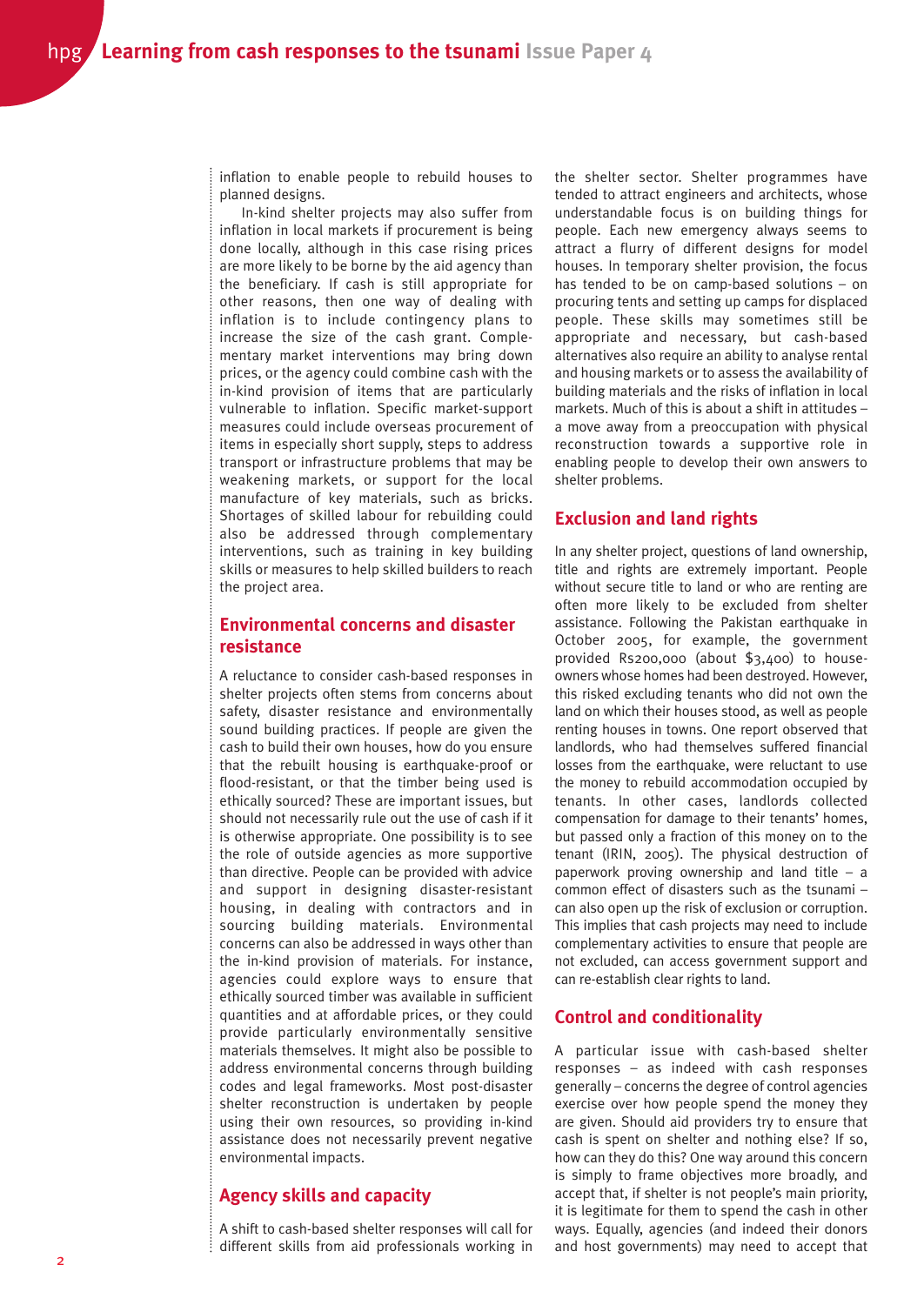cash-based assistance allows people greater choice over where they choose to rebuild their homes, and that they may exercise this choice either by deciding to live elsewhere, or by staying put in vulnerable areas in defiance of efforts to relocate them (de Haan, 2003; Hammond, 2005).

The kind of flexibility cash-based shelter responses may demand appears to be in short supply. Governments, whether in disaster-affected countries or further afield, may be reluctant to acquiesce in people's decisions as to where rebuilding takes place; in Sri Lanka, for example, people whose houses were within the government-designated 'buffer zones' were initially excluded from cash assistance, leaving those arguably most in need of help ineligible to receive it. Likewise, agencies have typically sought to retain some control over expenditure by attaching conditions to grants, or by providing the grants in tranches in line with the progress of the building work. As well as increasing an agency's control over the project, a staged approach to cash support is sometimes seen as necessary to ensure that buildings meet quality, safety and disaster-resistance standards. However, providing cash in tranches dependent on progress considerably increases the admini-strative burden for aid agencies, and this should be balanced against the need for control. There may be other means of ensuring quality and safety, for instance through inspections of the work or complementary activities to enhance beneficiaries' building skills or to increase the capacity of government institutions responsible for develop-ing and enforcing building codes.

### **Cash and shelter responses after the tsunami**

Several agencies developed cash-based responses to the provision of temporary and permanent shelter in the wake of the tsunami. However, as in other emergencies most assistance was provided in-kind, with typically problematic results. The evaluation of the tsunami response carried out by the Disasters Emergency Committee (DEC) found that many temporary shelters were built by contractors whose primary aim was cutting costs, resulting in poor-quality, unsafe, badly sited and insanitary structures (Vaux, 2005). A review of permanent housing assistance in Tamil Nadu found that homes were being built to standardised designs in grid-patterned rows, an approach unsuited to the climate and out of step with the social and cultural patterns of affected communities (Duyne Barenstein, 2006).

#### **Temporary shelter responses**

Typically, international aid agencies respond to displacement by setting up camps, where people are provided with temporary housing, food aid and

household items. It has long been known, however, that many people prefer to take refuge with friends, relatives or neighbours.

A year after the tsunami, only around one-fifth of the 1.8 million people who were displaced were in permanent homes. Most of the NGO assistance for people needing temporary shelter was provided in camps through in-kind aid. However, significant numbers of people found shelter in host families. At the end of 2005, for example, some 300,000 people in Aceh – out of a displaced population of about 430,000 – were living with host families (Oxfam, 2005). These people were more likely to be left out of assistance programmes: one survey found that over half of host families had received no assistance to support displaced people (UNORC, 2006). Hosting places a significant economic burden on families in terms of space and household expenses. A Swiss Development Corporation (SDC) project in Aceh noted that each host family was sheltering and feeding an average of six displaced people.

Where markets are functioning, helping host families by giving them cash is an obvious option. Support for hosting is particularly appropriate because host families often provide a safer environment than temporary settlement. Hosting is also often a relatively long-term option because of delays in permanent resettlement. Concerns have been raised that providing cash to host families undermines the traditional community obligation to help extended families and neighbours in times of disaster. It is also possible, of course, that the reverse is true: that supporting hosting arrangements allows community solidarity to continue by easing the burden of hosting. As far as is known, host families have not objected to receiving cash

#### **Cash for host families: SDC Aceh and Helvetas in Sri Lanka**

In Aceh, SDC distributed cash to 7,000 families hosting displaced people in Banda Aceh and Aceh Besar, giving them a one-off cash payment of IDR900,000 (around \$100) in April or May 2005. Payments were made through an Indonesian bank, and were collected by beneficiaries at their local branch. Helvetas implemented a similar project in Sri Lanka's Ampara District. Over 4,000 beneficiaries received two payments of about LKR9,900 (\$100). The grant was intended to provide economic support for a six-month period. Payments were made directly into beneficiaries' bank accounts. Half of the beneficiary families shared the contribution with the guest family. The most common purchases among host families were electricity and food; guest families spent most on food.

Source: SDC (2005), Sewalanka Foundation (2005).